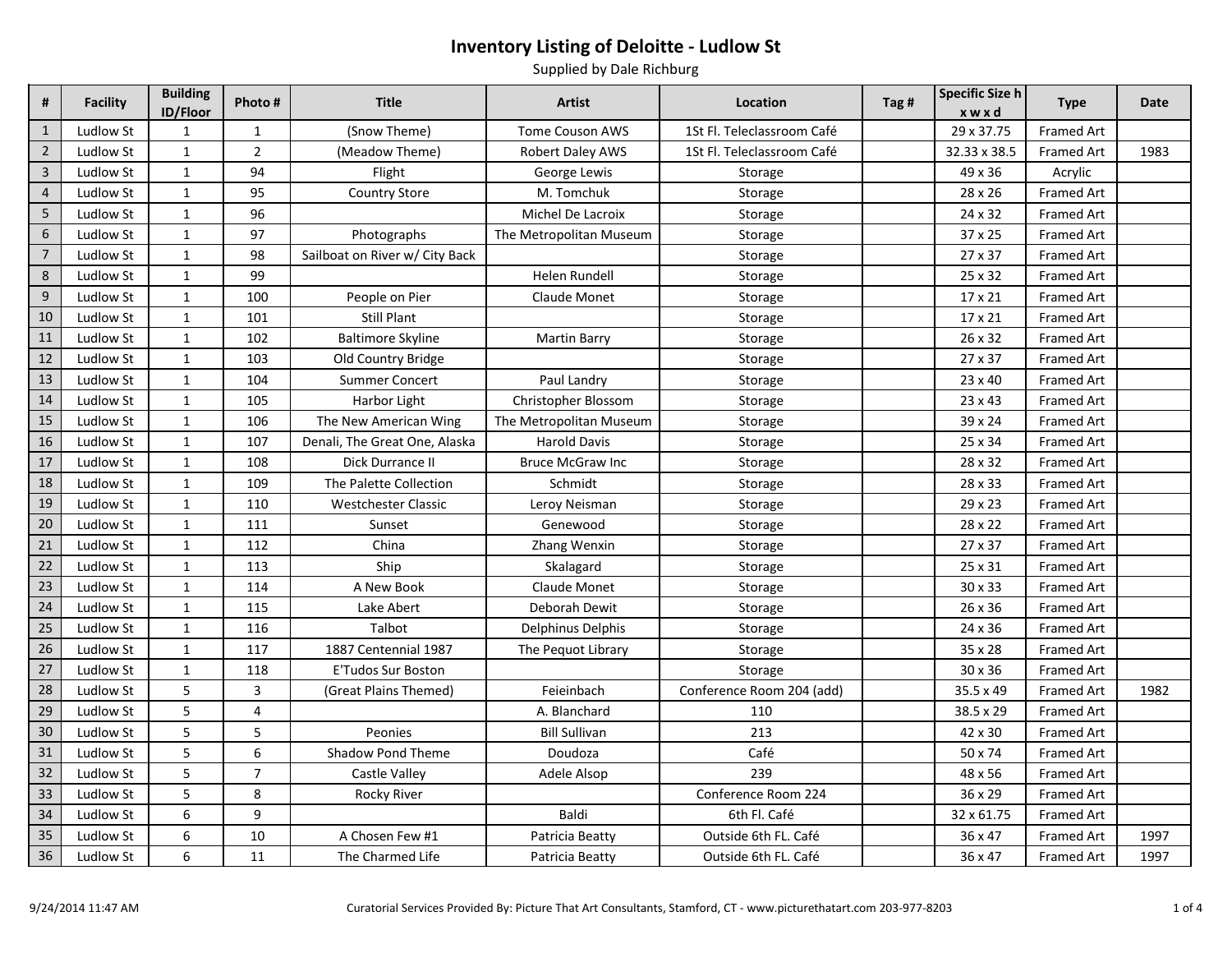| 37     | Ludlow St | 6                | 12              | K. Bleach                 | A.P.                    | Outside 6th FL. Café      | 27.25 x 26.4       | Framed Art            |      |
|--------|-----------|------------------|-----------------|---------------------------|-------------------------|---------------------------|--------------------|-----------------------|------|
| 38     | Ludlow St | 6                | 13              | (Brown Desert Theme)      | Ler J.                  | 6E126                     | 27 x 37            | Framed Art            | 1982 |
| 39     | Ludlow St | 6                | 14              | <b>Wedding Dress</b>      | <b>Benjamin Tollest</b> | 6E131                     | 57.5 x 54.5        | Framed Art            | 1840 |
| 40     | Ludlow St | 6                | 15              |                           | M. Marquilus            | 6E133                     | 48 x 46            | Framed Art            |      |
| 41     | Ludlow St | $\,6\,$          | 16              | <b>Fishing Days</b>       |                         | 6E204                     | 31.5 x 27.75       | Framed Art            |      |
| 42     | Ludlow St | $\,6\,$          | 17              | Problem Solving           | Olivia Parket           | 6E205                     | 35.5 x 28.5        | Framed Art            | 1985 |
| 43     | Ludlow St | $\,6\,$          | 18              |                           |                         | Inside Off. 6E205         | 25 x 31            | Framed Art            |      |
| 44     | Ludlow St | $\,6\,$          | 19              | November                  | M. Marguilis            | 6E121                     | 37.5 x 42.5        | Framed Art            |      |
| 45     | Ludlow St | $\boldsymbol{6}$ | 20              |                           | Jani E. Goldman         | 6E124                     | 32.5 x 42.5        | Framed Art            | 1989 |
| 46     | Ludlow St | $\,6\,$          | 21              | Cavalier                  | Herrera                 | 6N212                     | $31.5 \times 25$   | Framed Art            |      |
| 47     | Ludlow St | $\boldsymbol{6}$ | 22              | (Quilt)                   |                         | 6N115                     | 56.5 x 56.5        | Framed Art            |      |
| 48     | Ludlow St | 6                | 23              | <b>Unsuspected Turns</b>  | Kalja                   | 6N119                     | 34 x 38            | Framed Art            |      |
| 49     | Ludlow St | $\,6\,$          | 24              | Lily Pad Themed           |                         | 6N102                     | 43 x 55            | Framed Art            |      |
| 50     | Ludlow St | 6                | 25              | Tyler Park II             | Toni Rosati             | 6W109                     | $30.5 \times 44$   | Framed Art            | 1982 |
| 51     | Ludlow St | $\,6\,$          | 26              | Red Forest Themed         | K. Otsuka               | 6N106                     | 40 x 50            | Framed Art            |      |
| 52     | Ludlow St | $\,6\,$          | 27              | White Themed Park         | Roger Hownigon          | 6N105                     | 30 x 37            | Framed Art            | 1988 |
| 53     | Ludlow St | $\,6\,$          | 28              | Reascape                  | Rodman                  | 6N224                     | 40 x 40            | Framed Art            |      |
| 54     | Ludlow St | $\,6\,$          | 29              | Picasso Type Landscape    |                         | Inside off. 6N221         | 26 x 33            | Framed Art            |      |
| 55     | Ludlow St | $\,6\,$          | 30              | The Image Bank            |                         | Inside off 6N226          | 36 x 24            | Framed Art            |      |
| 56     | Ludlow St | 6                | 31              | New York #31              | Olivia Kahn             | 6N124                     | 38 x 26            | Framed Art            | 1979 |
| 57     | Ludlow St | $\,6\,$          | 33              | Red Land/Ocean Themed     |                         | 6N120                     | 21.5 x 49.75       | Framed Art            |      |
| 58     | Ludlow St | 6                | 34              | 3 Columns                 |                         | SN & E Corridor Connector | 33 x 44            | Framed Art            |      |
| 59     | Ludlow St | 6                | 35              | Wood Abstract             |                         | 6E118                     | 24 x 47            | <b>Wood Sculpture</b> |      |
| 60     | Ludlow St | 6                | 37              |                           | Kotja                   | Near 6W184                | 31 x 58            | <b>Framed Art</b>     |      |
| 61     | Ludlow St | $\,6\,$          | 38              |                           | DD1985                  | New 6W160                 | 42 x 53            | Framed Art            |      |
| 62     | Ludlow St | $\,6\,$          | 39              | Corn & Poppies            | Van Gogh                | 6E201                     | 27.74 x 30.5       | Framed Art            | 1888 |
| 63     | Ludlow St | 6                | 40              | <b>Bush Theme</b>         |                         | 6S137                     | 46 x 34            | Framed Art            |      |
| 64     | Ludlow St | $\,6\,$          | 41              | (Park Theme)              | Terelak                 | 6S135                     | 27 x 34.75         | Framed Art            |      |
| 65     | Ludlow St | $\,6\,$          | 42              | (Snowing Cathedral Theme) | Dunlay                  | 6S195                     | 24.5 x 29          | Framed Art            |      |
| 66     | Ludlow St | 6                | 43              | (Forest Theme)            | Welliver                | 6S194                     | 26 x 34            | Framed Art            |      |
| 67     | Ludlow St | $\,6\,$          | 44              | Paper Mache themed        |                         | 6S140                     | 41 x 46            | Framed Art            |      |
| 68     | Ludlow St | $\,6\,$          | 45              | Harbour                   | Arts Reige              | 6S150                     | 32 x 40.5          | Framed Art            |      |
| 69     | Ludlow St | 6                | 46              | Summer Flower             |                         | 6S147                     | 27 x 34            | Framed Art            | 1980 |
| 70     | Ludlow St | 6                | 47 A            | Protrator 1-4 BLU/GRN     | <b>Timothy Murdock</b>  | 6S157                     | 14 x 17            | Framed Art            | 1998 |
| $71\,$ | Ludlow St | $\,6\,$          | 47B             | Protrator 2-4 ORN/GRN     | <b>Timothy Murdock</b>  | 6S157                     | 15.5 x 17.5        | Framed Art            | 1998 |
| 72     | Ludlow St | 6                | 47 <sub>D</sub> | Protrator 4-4 YLW/PRP     | <b>Timothy Murdock</b>  | 6S157                     | $15.5 \times 17.5$ | Framed Art            | 1998 |
| 73     | Ludlow St | 6                | 47 C            | Protrator 3-4 PRP/BLK     | <b>Timothy Murdock</b>  | 6S157                     | 14 x 17.5          | Framed Art            | 1998 |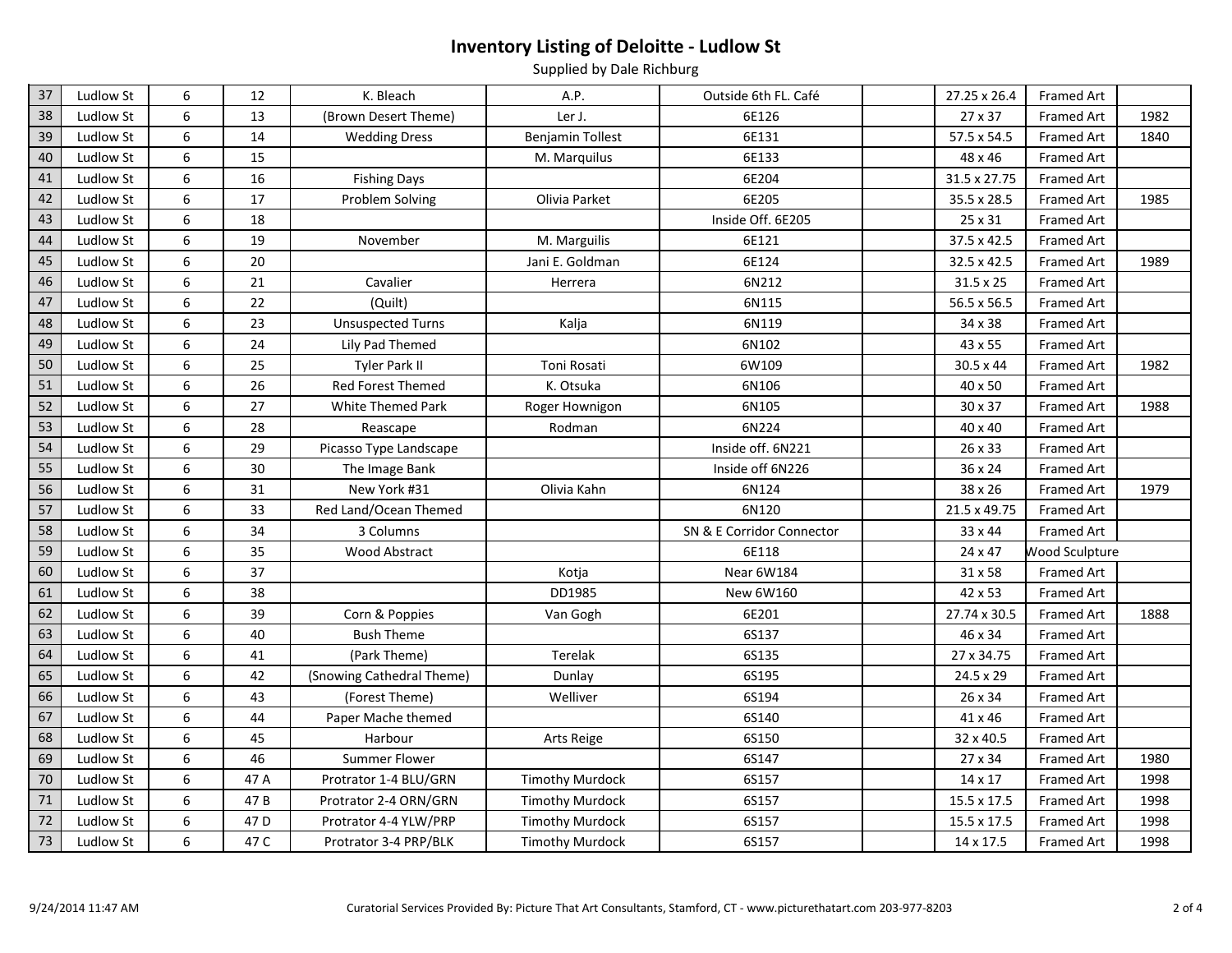| 74  | <b>Ludlow St</b> | 6                | 48   | Winter Fog                  |                                | 6S152                           | 38 x 48      | <b>Framed Art</b> | 1973 |
|-----|------------------|------------------|------|-----------------------------|--------------------------------|---------------------------------|--------------|-------------------|------|
| 75  | Ludlow St        | 6                | 49   | (3 Columed Theme)           |                                | 6S143                           | 37 x 29      | Framed Art        |      |
| 76  | Ludlow St        | 6                | 50   | Monet's Years at Giverny    | The Metropolitan Museum        | 6E206                           | 30 x 24      | <b>Framed Art</b> |      |
| 77  | <b>Ludlow St</b> | $\boldsymbol{6}$ | 51   | (Color Block Theme)         | <b>Shirley Mossman Nesbit</b>  | 6FL. West Entr. Way             | 36 x 94      | Framed Art        |      |
| 78  | Ludlow St        | $\boldsymbol{6}$ | 52 A | &Fairway (Two Frames)       |                                | 6W246                           | 23.5 x 33.5  | Framed Art        |      |
| 79  | <b>Ludlow St</b> | $\boldsymbol{6}$ | 52B  | & Fairway (Two Frames)      |                                | 6W246                           | 23.5 x 33.5  | Framed Art        |      |
| 80  | Ludlow St        | $\boldsymbol{6}$ | 53   | Luxembery VIII              | Altman                         | 6S248                           | 36 x 25      | Framed Art        |      |
| 81  | Ludlow St        | $\sqrt{6}$       | 54   | Himalaya Themed             |                                | Inside Conf. 6S248              | 37 x 43      | Framed Art        |      |
| 82  | Ludlow St        | $\,6\,$          | 55   |                             | Naye 86                        | Men's room Corridor             | 34 x 47      | Framed Art        |      |
| 83  | Ludlow St        | $\sqrt{6}$       | 58   |                             | <b>Walter Dubious Richards</b> | Inside Off 6W 180               | 25.5 x 36    | Framed Art        |      |
| 84  | Ludlow St        | $\boldsymbol{6}$ | 59   | Poppyfield in Borgeby       | John B. Stockwell              | 6W167                           | 39.5 x 48    | Framed Art        | 1997 |
| 85  | Ludlow St        | 6                | 60   |                             | <b>Gustav Klimt</b>            | 6W177                           | 27.75 x 27.5 | Framed Art        |      |
| 86  | Ludlow St        | 6                | 61   | Van Gogh in Arles           | Van Gogh                       | Inside Off. 6W176               | 30.5 x 33    | <b>Framed Art</b> |      |
| 87  | <b>Ludlow St</b> | 6                | 62   | The Gehrer Prize            | <b>NAWA</b>                    | 6W185                           | 29.5 x 37    | Framed Art        | 1977 |
| 88  | Ludlow St        | 6                | 63   | (House on the Street Theme) |                                | 6W171                           | 49 x 47.5    | Framed Art        |      |
| 89  | Ludlow St        | 6                | 64   | (Barnyard Theme)            |                                | 6W170                           | 44.5 x 49    | Framed Art        |      |
| 90  | Ludlow St        | 6                | 65   | The New America Wing        | Metro Muesuem of Art           | 6W246                           | 32.5 x 26    | Framed Art        |      |
| 91  | Ludlow St        | 6                | 66   | Florence Italy              |                                | 6W246                           | 36 x 24      | Framed Art        |      |
| 92  | Ludlow St        | 6                | 67   | Monet Year @ Givenchy       | Met Museum of Art              | 6E032                           | 28 x 49      | <b>Framed Art</b> |      |
| 93  | Ludlow St        | 6                | 68   | Yoshiko                     | <b>McGraw Edition</b>          | 6E032                           | 34 x 24      | <b>Framed Art</b> |      |
| 94  | Ludlow St        | 6                | 119  | Dept of 20th Century Art    | The Metropolitan Museum        | 6N231                           | 29 x 37      | <b>Framed Art</b> |      |
| 95  | Ludlow St        | 6                | 120  |                             |                                | 6N237                           | 36 x 48      | <b>Framed Art</b> |      |
| 96  | Ludlow St        | 6                | 121  | The Schooner                | Yachts of the America's Cup    | 6S203                           | 26 x 32      | <b>Framed Art</b> |      |
| 97  | <b>Ludlow St</b> | $\boldsymbol{6}$ | 122  | Detail of Water Lilies      | Claude Monet                   | 6S201                           | 27 x 49      | <b>Framed Art</b> |      |
| 98  | Ludlow St        | $\boldsymbol{6}$ | 123  | Dick Durrance II            | <b>Bruce McGraw Inc</b>        | 6S201                           | 28 x 32      | <b>Framed Art</b> |      |
| 99  | Ludlow St        | 6                | 124  |                             | Claude Monet                   | 6S198                           | 22 x 27      | <b>Framed Art</b> |      |
| 100 | <b>Ludlow St</b> | $\overline{7}$   | 69   | <b>Shady Sunset</b>         | MB Thilhelm                    | 413N                            | 25 x 33      | <b>Framed Art</b> |      |
| 101 | Ludlow St        | $\overline{7}$   | 70   | <b>Shady Sunrise</b>        | MB Thilhelm                    | 413N                            | 25 x 33      | <b>Framed Art</b> |      |
| 102 | Ludlow St        | $\overline{7}$   | 71   | Kimonoi                     | Norreen Greant                 | Locker #62                      | 32.5 x 25.5  | <b>Framed Art</b> | 1975 |
| 103 | Ludlow St        | $\overline{7}$   | 72   | Broom & Basket              |                                | Locker #79                      | 36 x 42      | <b>Framed Art</b> | 1980 |
| 104 | Ludlow St        | $\overline{7}$   | 73   | Cloudy Swamp Theme          |                                | Inside Confer Room 225          | 32 x 52      | <b>Framed Art</b> |      |
| 105 | Ludlow St        | $\overline{7}$   | 74   | Dipersed IX                 | Nancy Berlin                   | Outside Conf. 593               | 32 x 36      | <b>Framed Art</b> |      |
| 106 | Ludlow St        | $\overline{7}$   | 75   | Dispered V                  | Nancy Berlin                   | Outside Mail Drawer 163E        | 32x36        | <b>Framed Art</b> |      |
| 107 | Ludlow St        | $\overline{7}$   | 76   | Sea Shore                   |                                | 250N                            | 30 x 75      | <b>Framed Art</b> |      |
| 108 | Ludlow St        | $\overline{7}$   | 77   | Galaxy                      |                                | 209N                            | 24 x 32      | <b>Framed Art</b> |      |
| 109 | Ludlow St        | $\overline{7}$   | 78   | Courtyard                   | Nissett                        | 121 Multipurpose Room           | 25.5 x 58.5  | <b>Framed Art</b> |      |
| 110 | <b>Ludlow St</b> | $\overline{7}$   | 79   | <b>Project Setting</b>      | Enis Munroe                    | Hallway Next to 121 Multip Room | 29 x 37.75   | Framed Art        |      |